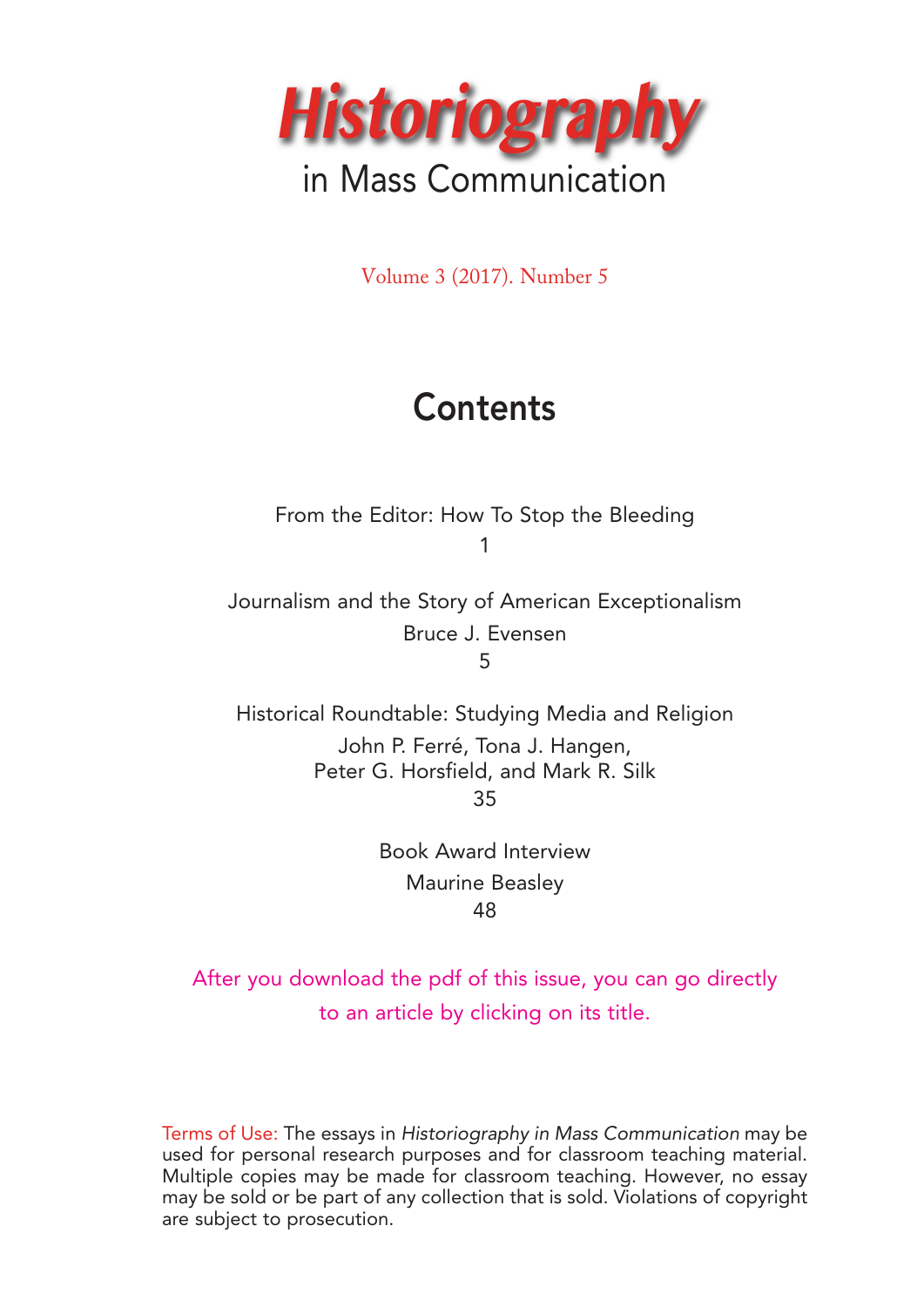## By John P. Ferré, Tona J. Hangen, Peter G. Horsfield, and Mark R. Silk ©



Ferré

From the Gutenberg Bible to the tweets of Pope Francis, religion has always had a strong presence in popular media. Some contemporary scholars have argued that media shape how people think about God. Others show that media framing of religious groups affects how those groups are treated. Studies of mediatization suggest that changes in the meaning and authority of religion have everything to do with how religion adapts to the characteristics and constraints of media.

The best of these studies are historical. Most readers of this journal will be familiar with Elizabeth Eisenstein's monumental study, The Printing Press as an Agent of Change, which, among other things, showed how the printing press influenced religious thought, organization, and experience. They may be less familiar with the significant contributions of the three participants in our roundtable discussion. Unsecular Media by Mark Silk used journalism history effectively to answer press critics who complained that American news media are anti-religion. Redeeming the Dial by Tona Hangen explained how evangelical revivalists adapted to broadcasting so well that they paved the way for the emergence of the Religious Right. And From Jesus to the Internet by Peter Horsfield showed that media were central to the evolution of Christianity from a

© 2017. The authors own the copyright to this essay.

Volume 3 (2017). Number 5 35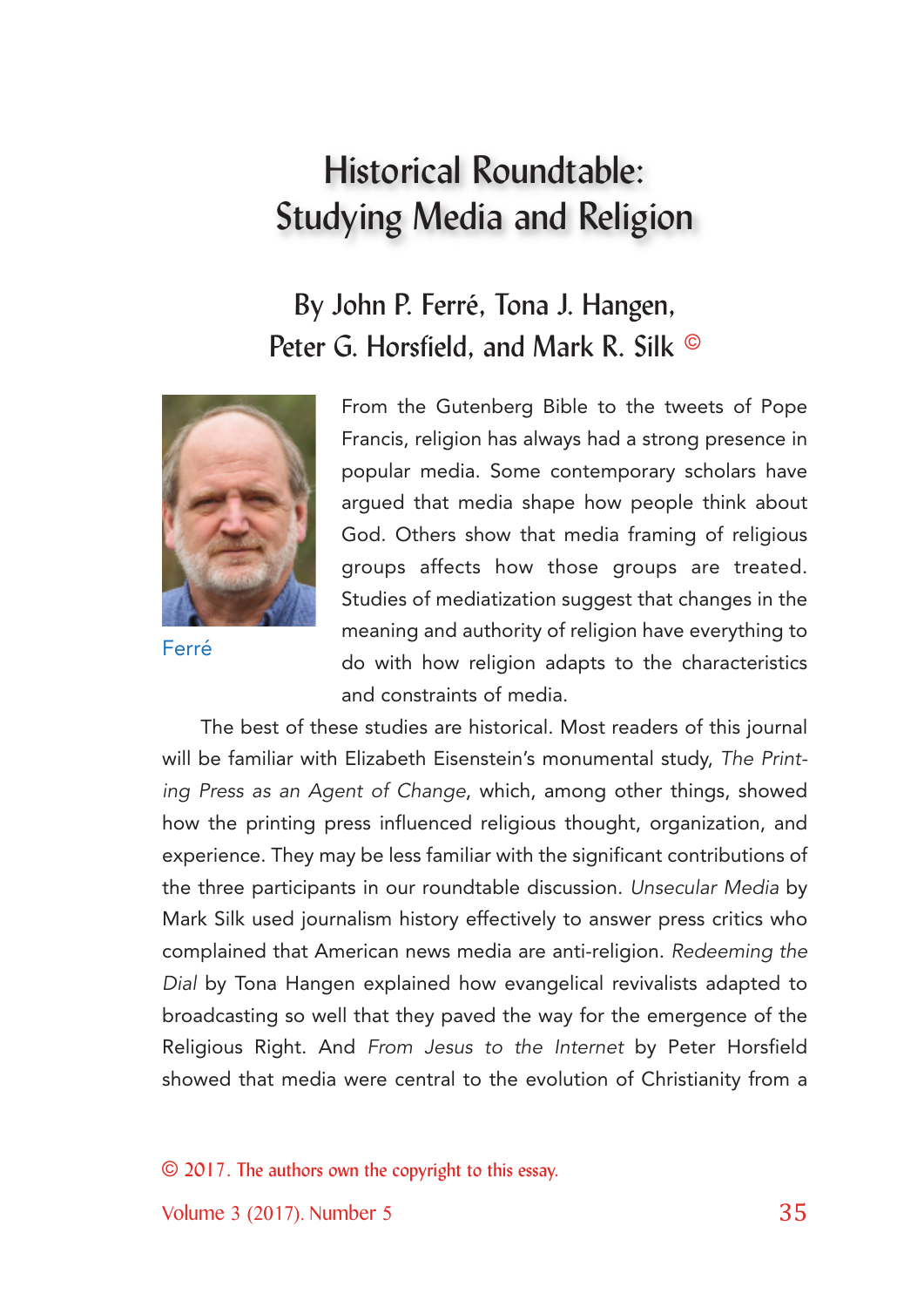

local itinerate movement to a diverse global enterprise.

In this roundtable, Tona Hangen, Peter Horsfield, and Mark Silk reflect on the state of historical research in media and religion.

**Ferré:** *Why is the history of religion and media impor-*

Hangen

*tant today?*



Horsfield



**Silk:** It's important because of the advent of digital media. A few decades ago, Elizabeth Eisenstein argued for — and perhaps somewhat overstated — the crucial importance of printing in shaping religion in the West in a wide range of ways. As she made clear, printing opened Western minds to an array of religious possibil‐ ities, encouraged fundamentalist movements, and facilitated persecution of "others," be they witches or Jews. The new digital environment is changing the reli‐

John P. Ferré, professor of communication at the University of Louisville, is editor of Channels of Belief: Religion and American Commercial Television.

Silk

Tona J. Hangen is associate professor and chair of the Department of History and Political Science at Worcester State University. She wrote Redeeming the Dial: Radio, Religion, and Popular Culture in America.

Peter G. Horsfield was formerly professor of communication at RMIT University in Australia. His latest book is From Jesus to the Internet: A History of Christianity and Media.

Mark R. Silk is Director of the Leonard E. Greenberg Center for the Study of Religion in Public Life and Professor of the Study of Religion in Public Life at Trinity College. He wrote Unsecular Media: Making News of Religion in America and writes a biweekly column, Spiritual Politics, for the Religion News Service.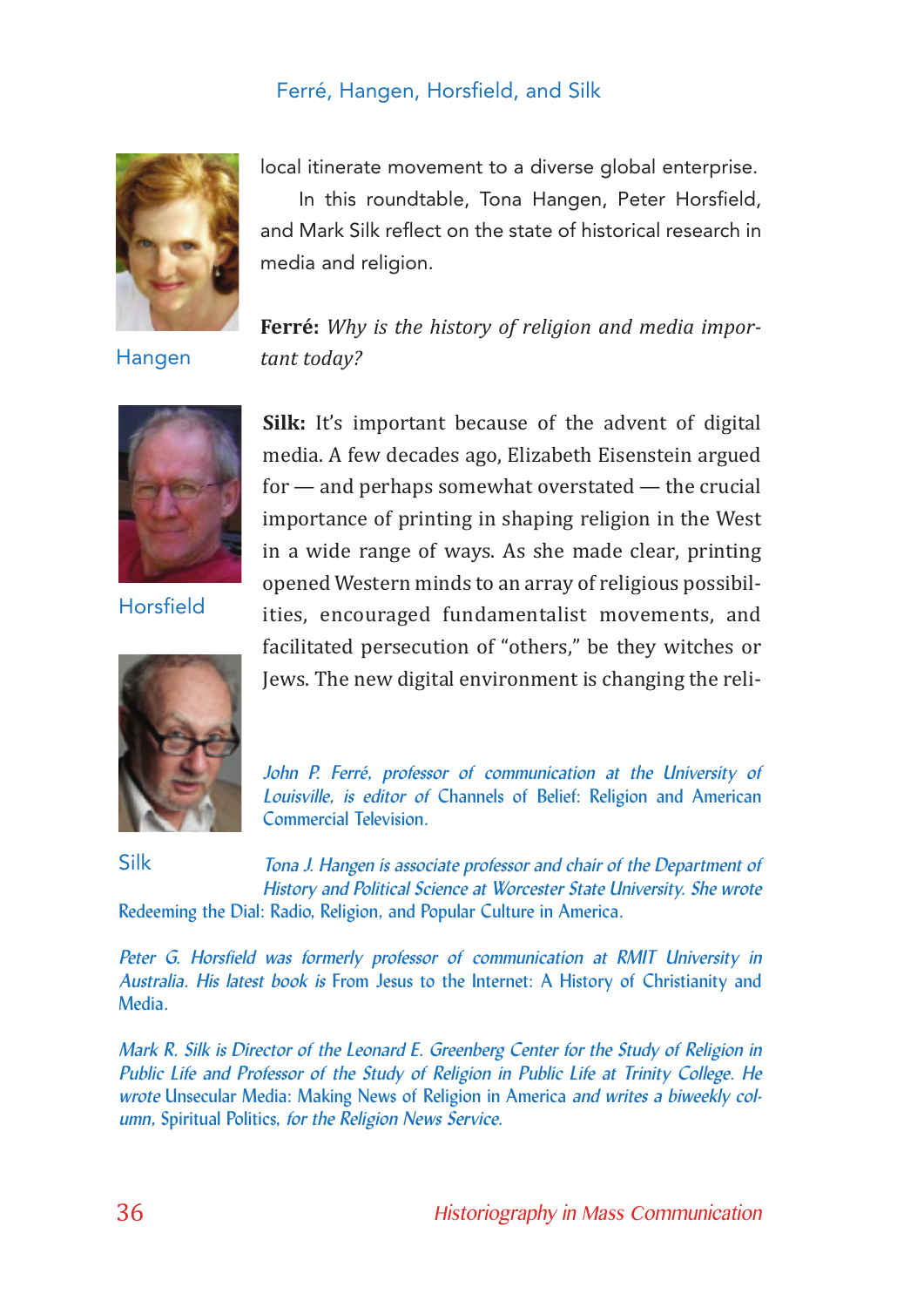gious equation in ways we are only beginning to understand. The histo‐ ry of religion and media provides necessary context for understanding and evaluating the current situation.

**Hangen:** The history of media and religion remains critically underde‐ veloped and poorly understood in mainstream popular culture. Everything that matters has a history that matters. Religion flourishes in every available medium and in every era — this is all the more true as media are the dominant cultural forms of our own time. "Traditional" religion encompassed face‐to‐face ritual, material culture, print, and oral transmission through speech and song. As media have grown, in‐ cluding print, broadcast, digital, and social media, so too has religion's reach and diversity. Every imaginable media platform and format has religious dimensions, both with intrinsic media affordances unique to that particular medium and consistent elements particular to that reli‐ gion. I'd add that knowing the past of any practice deepens our under‐ standing of it, and that goes for knowing how a religion has used media in the past, and also knowing a given medium's history when it comes to religious expression.

**Horsfield:** The influence that media have on religious beliefs, perceptions, experiences, and practices has, until recently, been seen and stud‐ ied largely as a modern issue. This focus has led to the distorted under‐ standing that the changes taking place in social and institutional reli‐ gion today are unique. If one applies a broader view of the mediation characteristics of communication as one of the essential aspects of social construction, it becomes apparent that religion, like every social phenomenon, is not simply a given but is constructed historically in the processes of being communicated. Looking at these social construction processes historically gives the more nuanced perspective that the changes currently under way are not unprecedented, but are continu‐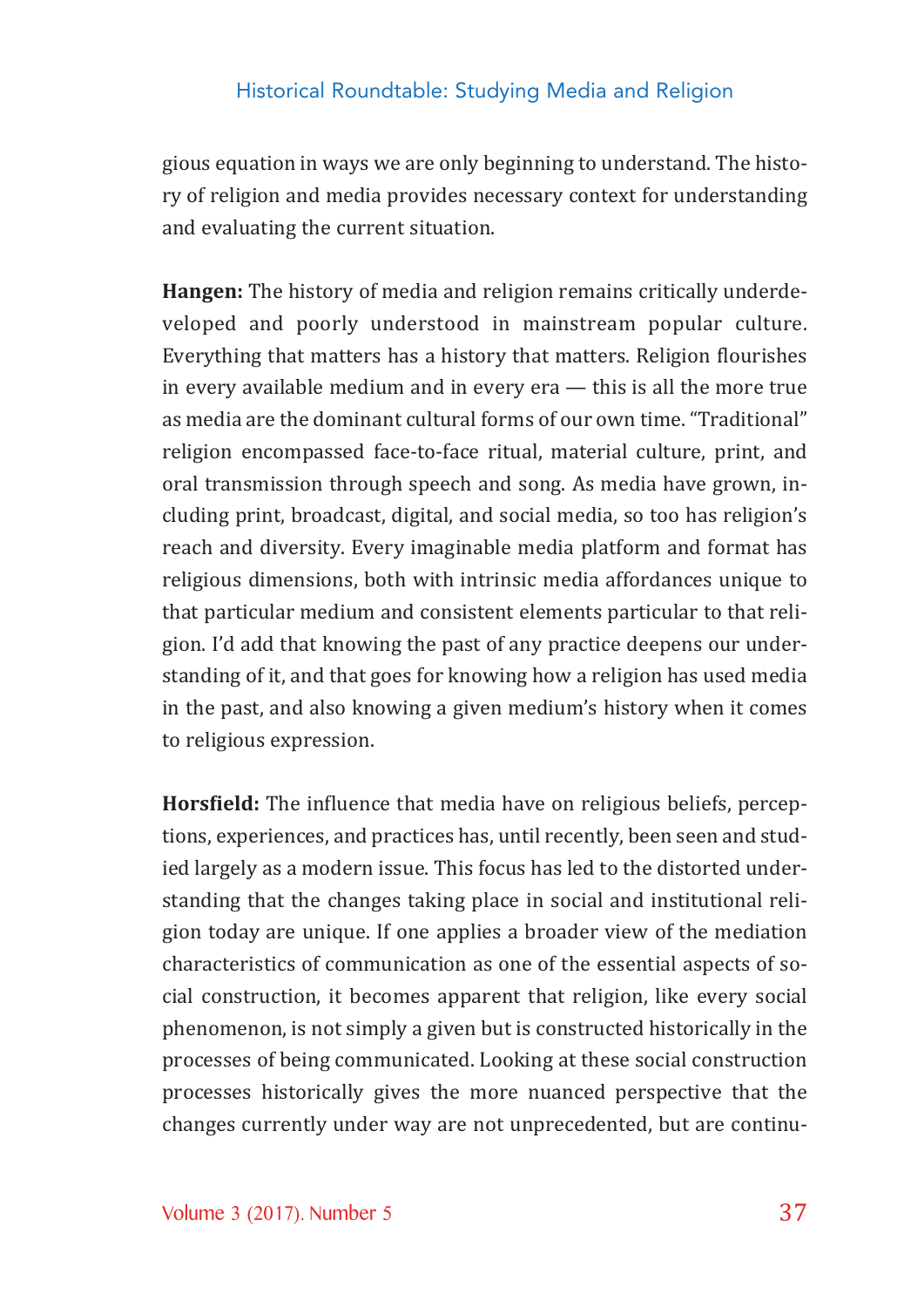ous with changes that have taken place in the past.

**Ferré:** *Why have you chosen the subjects you have for your own research? What have you hoped to accomplish through your own research in the !ield?*

**Silk:** My interest in the field has largely been confined to issues involving the news media and the representation of religion by journalists and commentators. The premise of my research is that journalism is an underutilized resource for social and cultural history in general, and for religious history in particular. With the digitization of newspapers and magazines, it is now possible to explore the journalism of the past far more quickly and efficiently  $-$  and inexpensively  $-$  than ever before. It's my belief that more than any other source material, journalism dis‐ closes the moral architecture of the past — the values and mores of a given time and place. Being able to integrate this material into religious history provides unparalleled insight into the contemporary under‐ standing and reception of religious figures and movements.

**Hangen:** I've studied religious radio. I'm interested in how radio pro‐ gramming captured religious voices, shaped religious organizations, and informed American culture more broadly. The past of sound is a fascinating topic all its own — sometimes recording technology has al‐ lowed us to hear human interactions in real time, but the portion of the past captured using that technology is infinitesimal. I was particularly drawn to the historical moment that opened the era of mass broadcast‐ ing, and how that changed or preserved religious traditions. I was surprised to discover how the then‐new technology of radio could be transformative, disruptive, and disorienting and simultaneously con‐ servative, placing, and orienting. Religious radio scholarship had fallen into the intersection (or gap) between media studies and religious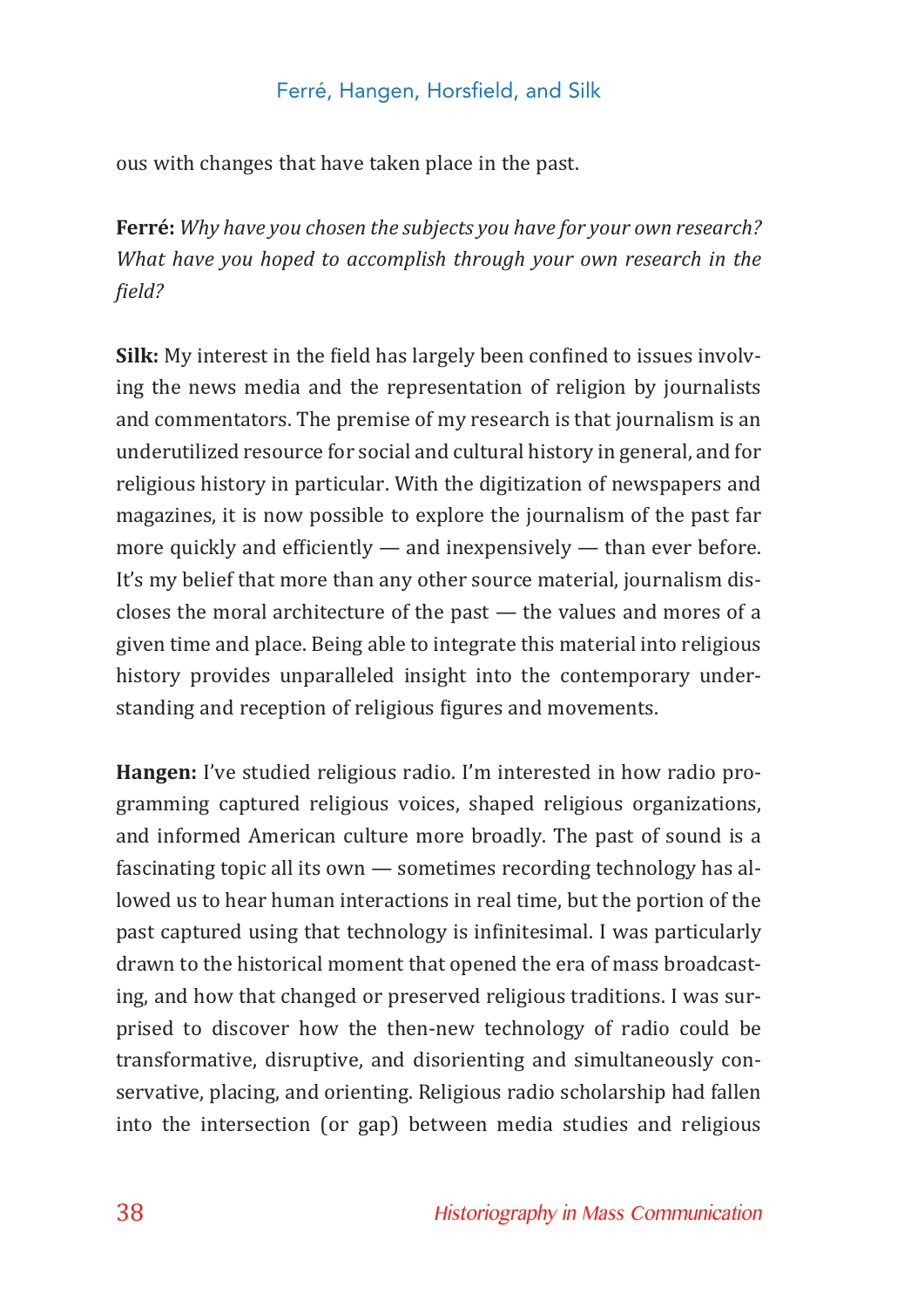studies, and I hoped to remind scholars of media that religion matters, and remind scholars of religion that media matter. I remain interested in points of intersection between media, religion, and popular culture; the performance of religion in the public sphere; and the scholarly act of making historical subfields legible to one another.

To make a full confession here, studying how early twentieth‐cen‐ tury Protestant religious separatists employed emerging new media to share their "old time gospel" message was a stealth way of looking pe‐ ripherally at my own religious tradition (the Church of Jesus Christ of Latter-day Saints, or Mormonism). The differences between these two religious families are important to the identity of both and shouldn't be minimized, but there are certain structural and cultural similarities in the ways they employ (sometimes deploy) religious media that I could easily recognize as I pursued my research across denominational lines.

**Horsfield:** My interest in historical perspectives on media and religion was sparked a number of years ago when I ran workshops for church leaders and church workers on the impact of electronic media on contemporary society and contemporary religion. Participants resisted thinking about media in anything but negative or critical terms. In pre‐ paring for these workshops, I came across an article about a dispute in second-century Christianity over whether Christian teachings should be written down or not (Clement of Alexandria, Stromata). I found it most effective to begin my workshops not talking about modern media, but by exploring why some Christians in the second century were so reluctant to have their teachings written down, what were the conse‐ quences of what became the widespread use of writing in Christianity, and why there has been very little questioning of the validity of those consequences. While there has now been extensive research done on the contemporary interactions of media, religion, and culture, there have still been few studies of historical perspectives on media and reli‐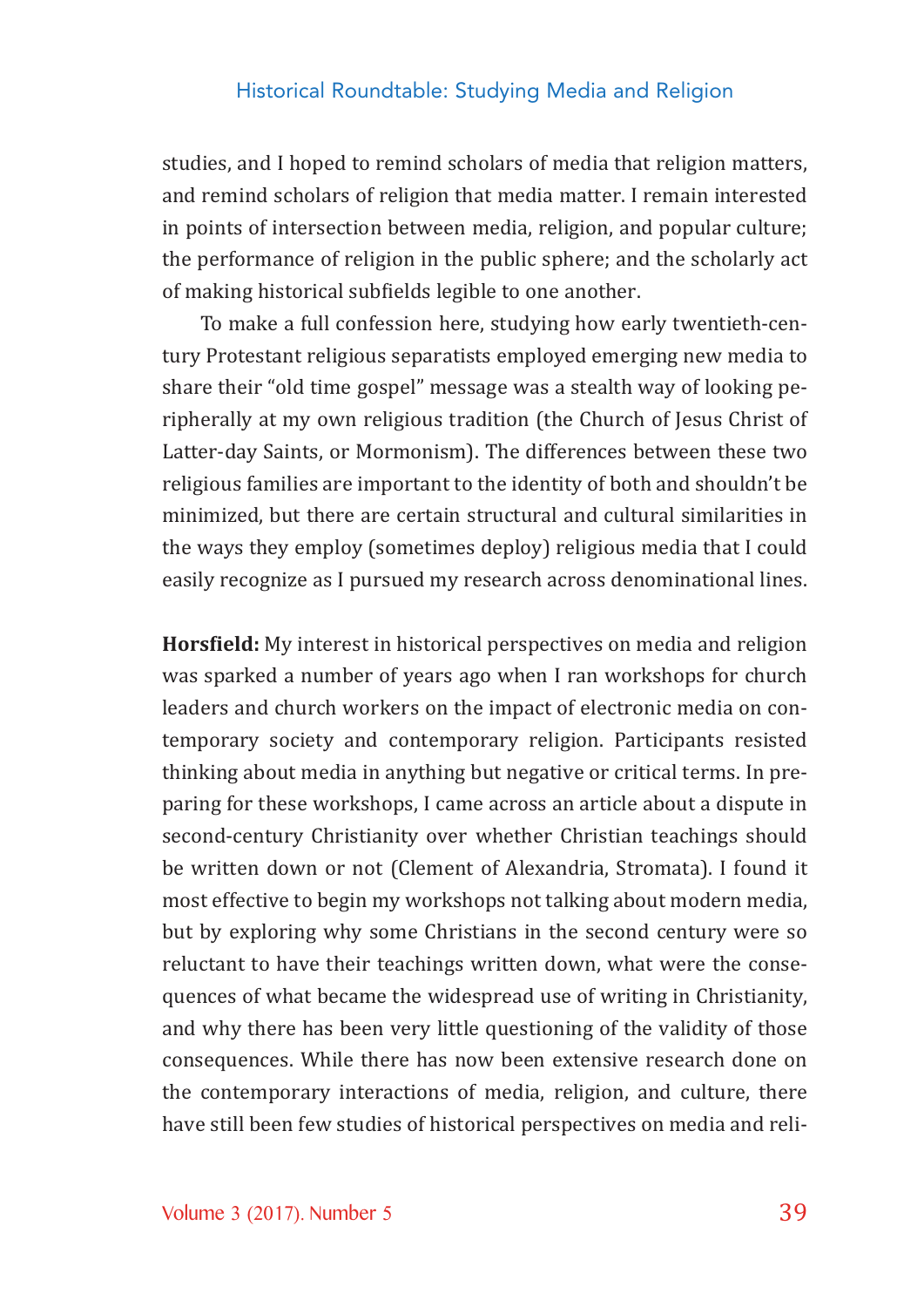gious change, and no one has tracked systematically the part media played in the development of a religious tradition. I decided to do that with Christianity — *From Jesus to the Internet* is the product of that research.

**Ferré:** *What changes have you seen in the history of religion and media during your career, and how would you characterize the state of religion and media history today?*

**Silk:** I would say that the major shift when it comes to the history of journalism is the defenestration of the Whig interpretation that saw journalism steadily becoming more professional, comprehensive, and objective. Some of the most interesting work being done today, to my mind, is in the examination of the ways information has been provided to those who required it outside the bounds of journalism as conven‐ tionally understood. My sense is that we are still in the beginning stages of exploiting journalistic sources and integrating them into the larger story of religion in society.

**Hangen:** In my career — which precisely bridged the birth of the inter‐ net and personal computers into the dizzying digital world of today — I've watched the emergence of new media with great interest for how they serve religion (and/or serve AS religion). There are new media for starters — internet, YouTube, social media (Facebook, Twitter, Insta‐ gram, Vine, Snapchat, Pinterest, Reddit), virtual reality, gaming, stream‐ ing, subscription satellite, cable, niche media (e.g., the "long tail" of the web), LPFM local & microbroadcasting, podcasting, and Skype. To all of these new species, religion unsurprisingly and impressively has proven remarkably adaptive. And there are many new tools, methods, and approaches that could be borrowed from digital humanities, crowd‐ sourced research, and big data analysis to stimulate the study of reli‐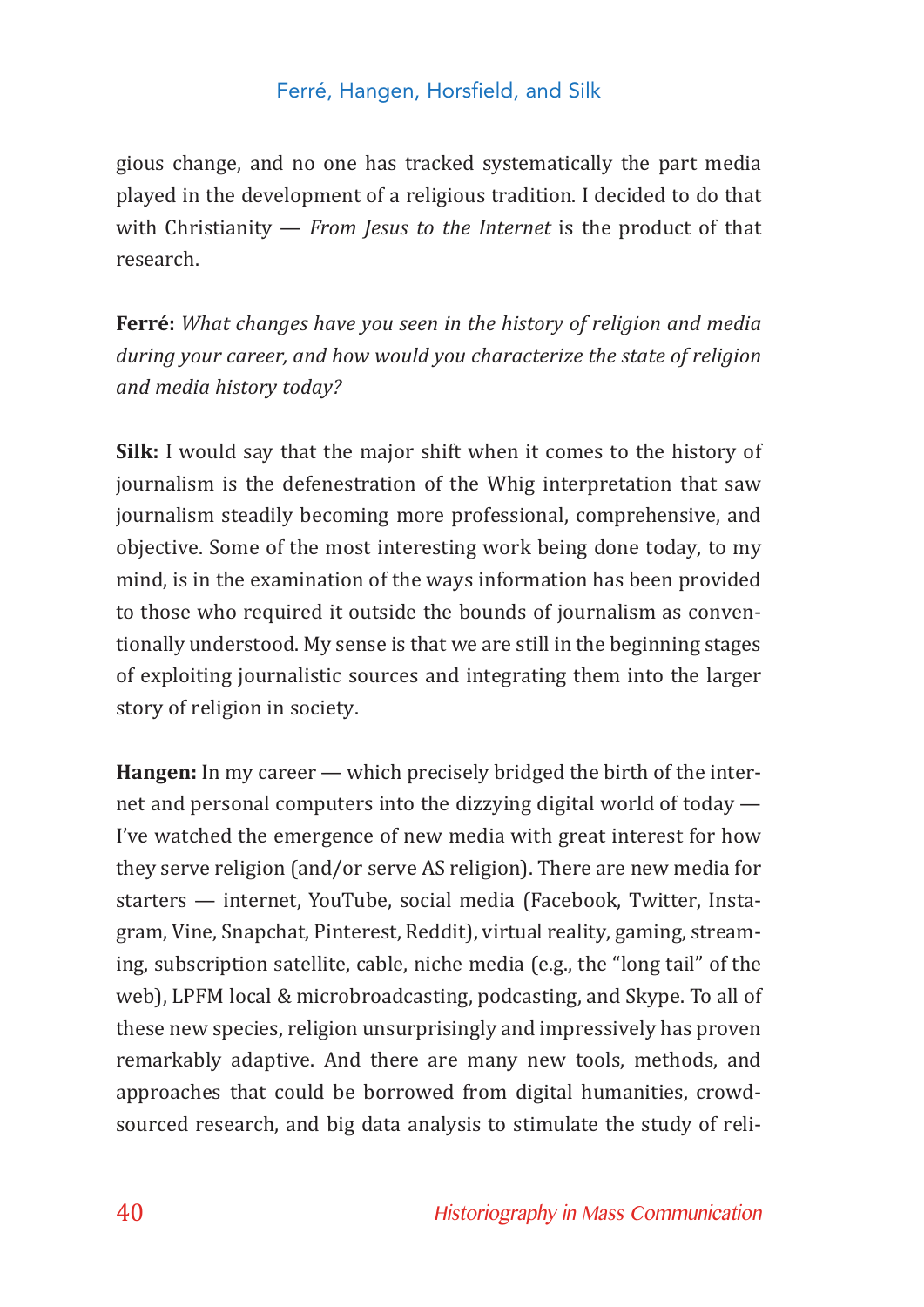gion and media.

The state of religion and media history is vibrant, but uneven. It is highly developed in some areas (theory, televangelism, history of the book, "ilm, and television), but less developed in others (digital media, radio, anything outside American Christianity). The field's a little bit homeless — which has its advantages and disadvantages, as it wanders among conferences and journals in communication, religious studies, literary/rhetoric studies, cinema/film studies, business history, and popular culture. But on the plus side, that means religious media stud‐ ies engage in ongoing conversations with diverse scholarly threads and have never suffered from being insular.

**Horsfield:** One of the interesting debates in historical research has been between micro- and long-term historical study. Throughout the twentieth century, with the growth of post‐graduate research and the search for suitable new topics, the pressures of publication, and the postmodern suspicion of "grand narratives," the trend in historical research has been towards greater and greater depth in shorter and shorter time periods and a focus on exceptional individuals or events. This shift towards a short or event view of the past has lost what had been a traditional purpose of historical research: to contribute perspec‐ tives of the long term to the public sphere in its thinking about current issues and the future. For many of these same reasons, much historical research on media and religion has focused on specific issues, particular media developments or media characters. A number of my earlier writings did this. In *From Jesus to the Internet*, I deliberately wanted to write a big picture, because I thought it was necessary to show not just big moments, but also the media's constant influence in the shaping of Christianity's development. I acknowledge in my Introduction that there's a risk in attempting something so broad and that it was likely to be open to criticism on every page by specialists who know the partic‐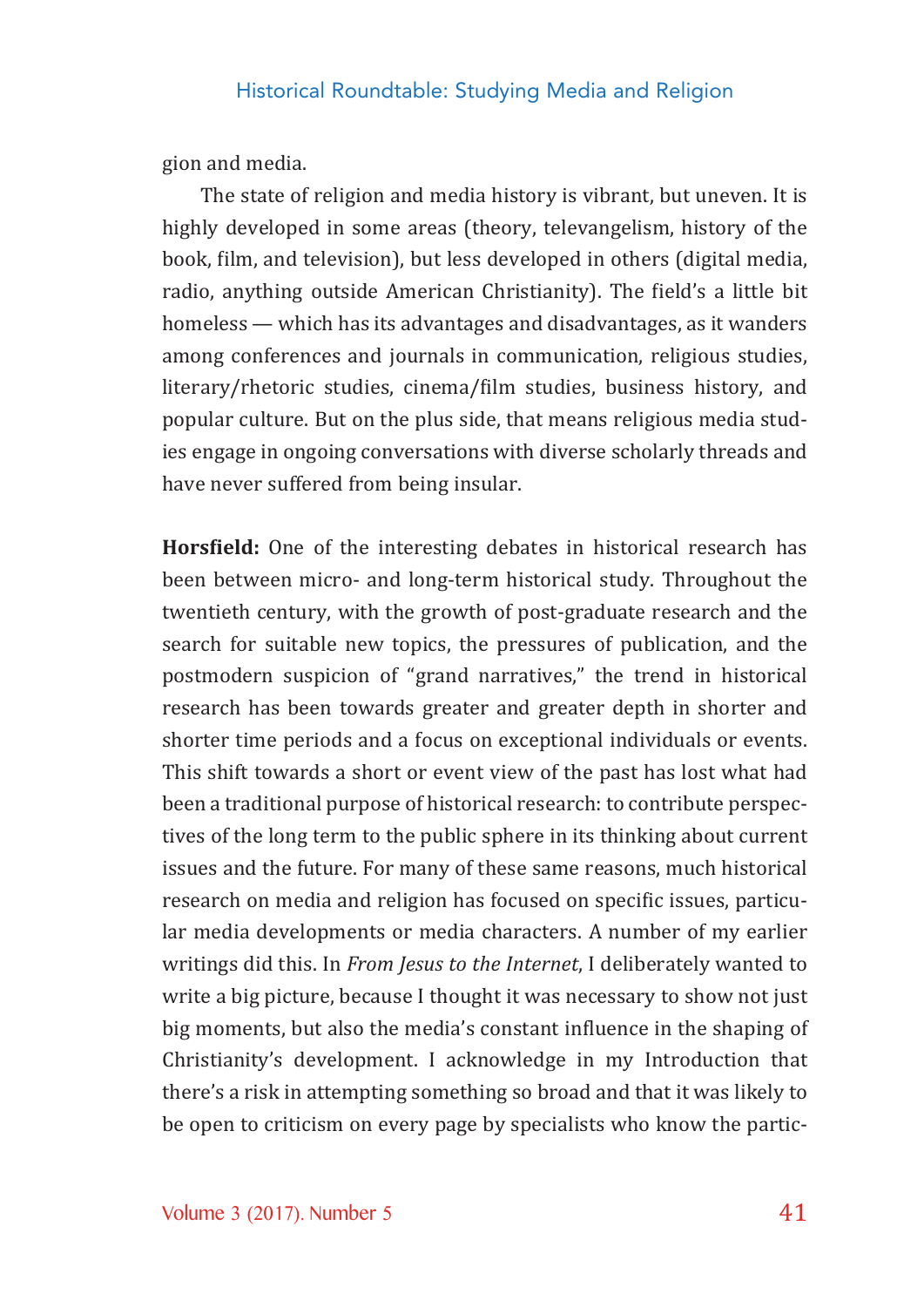ulars of every instance better than I do. But I think the time was right for such a long‐view study that the risk was worth it.

#### **Ferré:** *What frustrations have you encountered in your research?*

**Silk:** Personally, none — other than the usual ones of not having enough time to do it. I do think that the shrinkage of religion reporting within the context of the decline of journalism as understood in the late twentieth century has had the unfortunate effect of turning academic attention away from news coverage of religion. On the other hand, the history of journalism has become far more interesting in recent years.

**Hangen:** Mine is the common scholars' lament: paucity of evidence! Not enough from the past has been well‐preserved and accessible in archives for scholarly use. For example, there's no archive or library devoted specifically to religious media. National Religious Broadcasters is a faith‐based lobbying group uninterested in scholarly access to its resources and apparently not maintaining much of an archive of its membership and their work. Denominational archives didn't always preserve media artifacts; media archives weren't focused on collecting religious material. Much of the material I encountered during my initial research in the 1990s was, of course, not in digital formats, but that sit‐ uation sadly hasn't improved much. Religious media aren't sexy enough for digital humanities or digitization projects (unlike, say, popular music or politics). They're often in obsolete formats not easily upgrad‐ ed, like for example a flimsy plastic "record" included as a tear-out novelty in a 1970s religious magazine to be played on one's home stereo. A lot of the material I ended up using was purchased from amateur col‐ lectors through word of mouth or collectors' forums, having been pirat‐ ed onto cassette tapes, with murky provenance and probably murky copyright law compliance. What is and isn't in the public domain when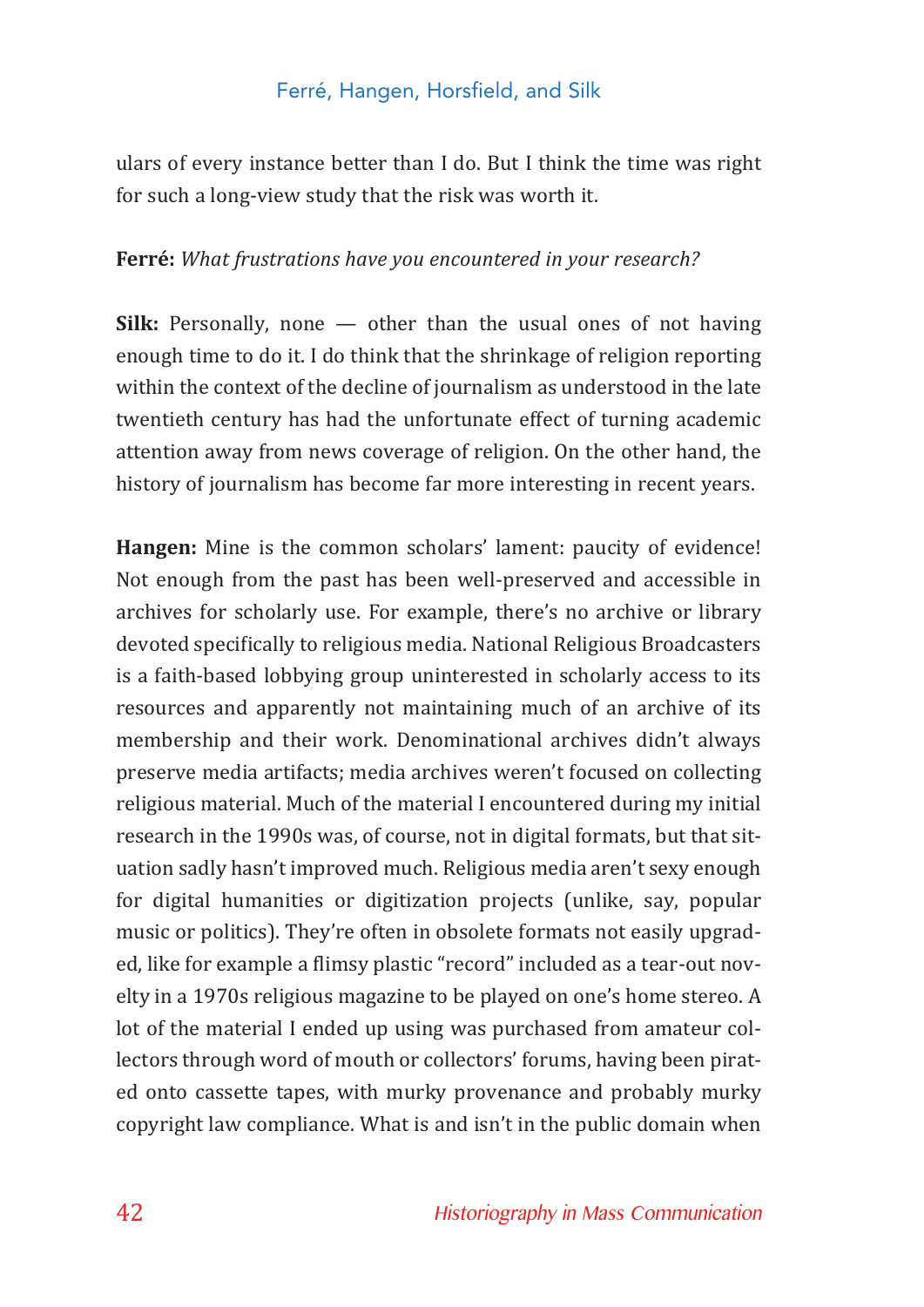it comes to radio broadcasting is unclear to begin with, and religious radio — often with its dual purpose of being a proselyting message to the world and, simultaneously, an expensive production needing con‐ stant revenue streams to continue — complicates this issue even fur‐ ther.

Conversely, however, when one considers how to research reli‐ gious digital media, it's the opposite problem: too much data, with too little ability to locate, search across, analyze, and archive it. There are abundant digital riches but they often exist in unstable online environ‐ ments vulnerable to paywalls, deletion, and alteration without evidence of change.

**Horsfield:** They're not frustrations so much as problems to be solved. The biggest one, and it's a problem with all long-term historical research, was working out how to handle the diversity of the topics in‐ volved. Christianity is massively diverse, and I chose to deal with it not through a narrow and restrictive lens of orthodoxy, but through the wide-angled lens of diversity and plurality. Similarly with media. Though the concept of "media" as diversified phenomena is a fairly modern concept, the things it covers — technologies, material artifacts, sensory experience, political, economic, and power relations, reception perspectives, etc. — operated in the same way historically as they do today. Working out how to handle this diversity took me a long time and a number of dead ends before I settled on a chronological structure to uncover the big picture of the development and cumulative effects of decisions made in one period on those that followed, and more detailed case studies to flesh out characteristics of each period and its dynamics. My hope is that other scholars will use this framework to locate more detailed studies.

**Ferré:** *What lessons have you learned while researching the history of*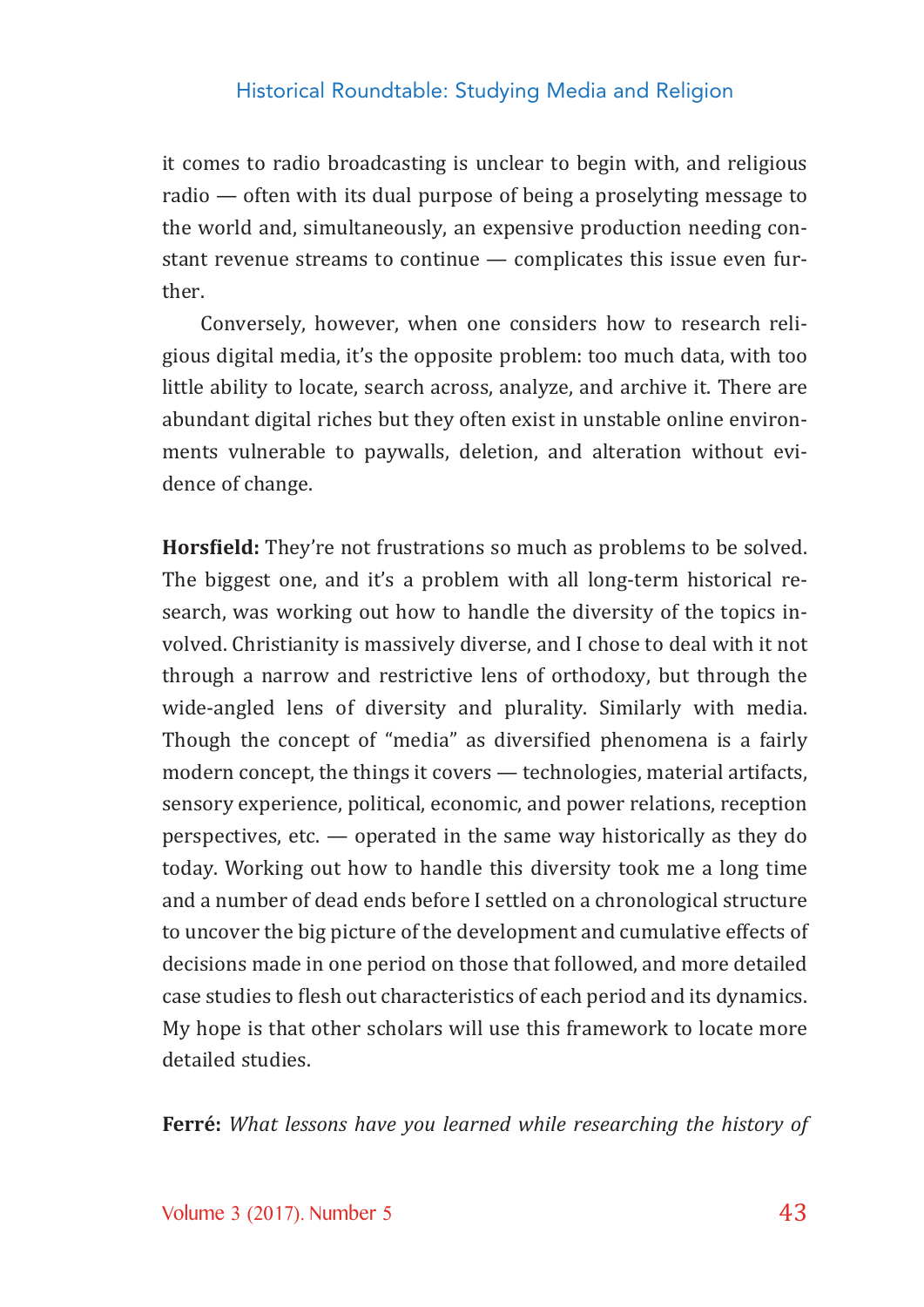#### *religion and media?*

**Silk:** The main lesson is that there's gold in them thar hills. More broad‐ ly, I'd say that, in the West, the history of religion is inextricably en‐ twined with the history of media. It is impossible to understand the his‐ tory of the book (a new and important area of study) apart from the his‐ tory of Christianity. In this sense, we are, I believe, entering a Golden Age of religion‐and‐media historical study.

**Hangen:** One lesson I learned while researching religion and media is that there is a deep vein of nostalgia and affection for this topic, almost as deep and rich as the vein of suspicion, fear, and mistrust about reli‐ gious media. I wasn't prepared for how much a part of personal, family, and spiritual lives religious broadcasting was and is, nor for how influential it proved on the shape and form of mass media and social media themselves.

**Hors!ield:** For me the study of history is not just about the past; it's also about the present and the questions that our present confronts us with. The context of the present in this area has been the questions and de‐ bates arising from the growing interest in the contemporary interac‐ tion of media, religion, and culture and the changes that media are bringing to contemporary institutional and social religiosity. For me, the broad question has been, Is what is happening now different from what's happened in the past, or is it yet another manifestation of processes of change in human culture? The specific questions in my latest research were, Have media influenced the way in which Christianity has developed, and what have those influences been? The exciting thing when I set out was, though I had bits and pieces of ideas, I didn't know how they all fit together, so it was a genuine voyage of discovery.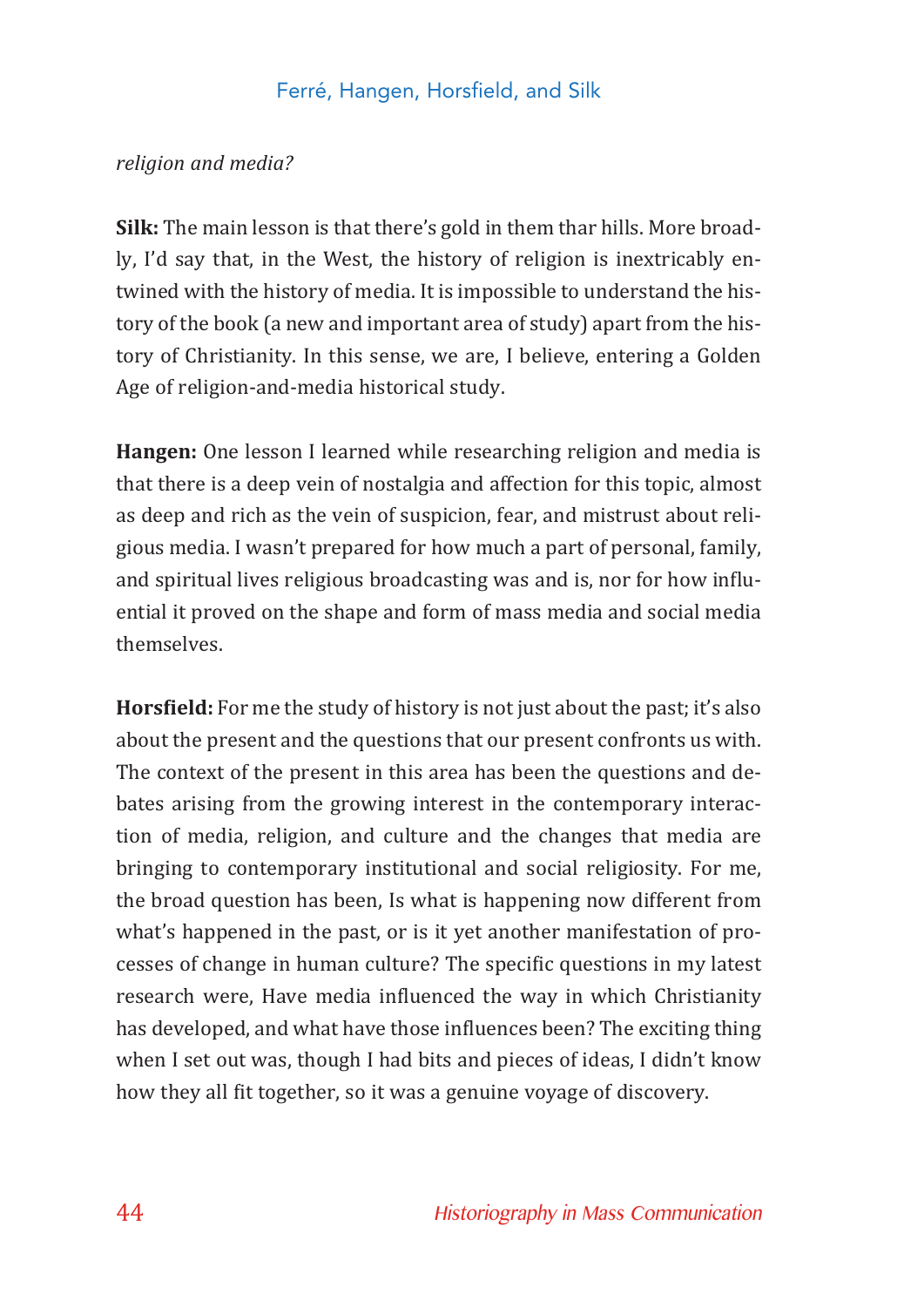**Ferré:** *What new research in the history of religion and media would you like to see? That is, are there unanswered questions that need to be addressed?*

**Silk:** I'd like to see more focused studies on particular publications, along the lines of Elesha Coffman's study of *The Christian Century*. What's most important, to my mind, is the integration of sophisticated media studies into the more general historiography of society and cul‐ ture.

**Hangen:** "Religion" is all too often shorthand for American Protestant‐ ism. We need much more work on the full spectrum of religious tradi‐ tions and practices found today, especially world and non‐Christian and hybrid traditions, and on the actual diversity of religious media. We also need more on how media interact, not just studying different me‐ dia and messages in isolation from each other but as parts of holistic ecosystems of thought and cultural expression. We need more on now‐ obsolete forms and formats, more recovery of "lost stuff" — think filmstrips (a popular didactic medium in mid‐twentieth‐century Mormon‐ ism, for example), vinyl, cassette, floppy disk, piano and phonograph rolls, obsolete video formats, slides, even View‐Master. Just to name a few....

**Horsfield:** Researching such a long history exposed me to a wide range of people, events, and phenomena that I could only touch on, but are worthy of deeper study and story-telling. For example, many people and movements were written out of the Christian story in the political processes of censorship and suppression that were part of creating an "official" version of Christianity. The history of Christianity will be quite different when those people and movements are seen not as ancillary to the main Christian tradition, but as an inherent part of it. I've also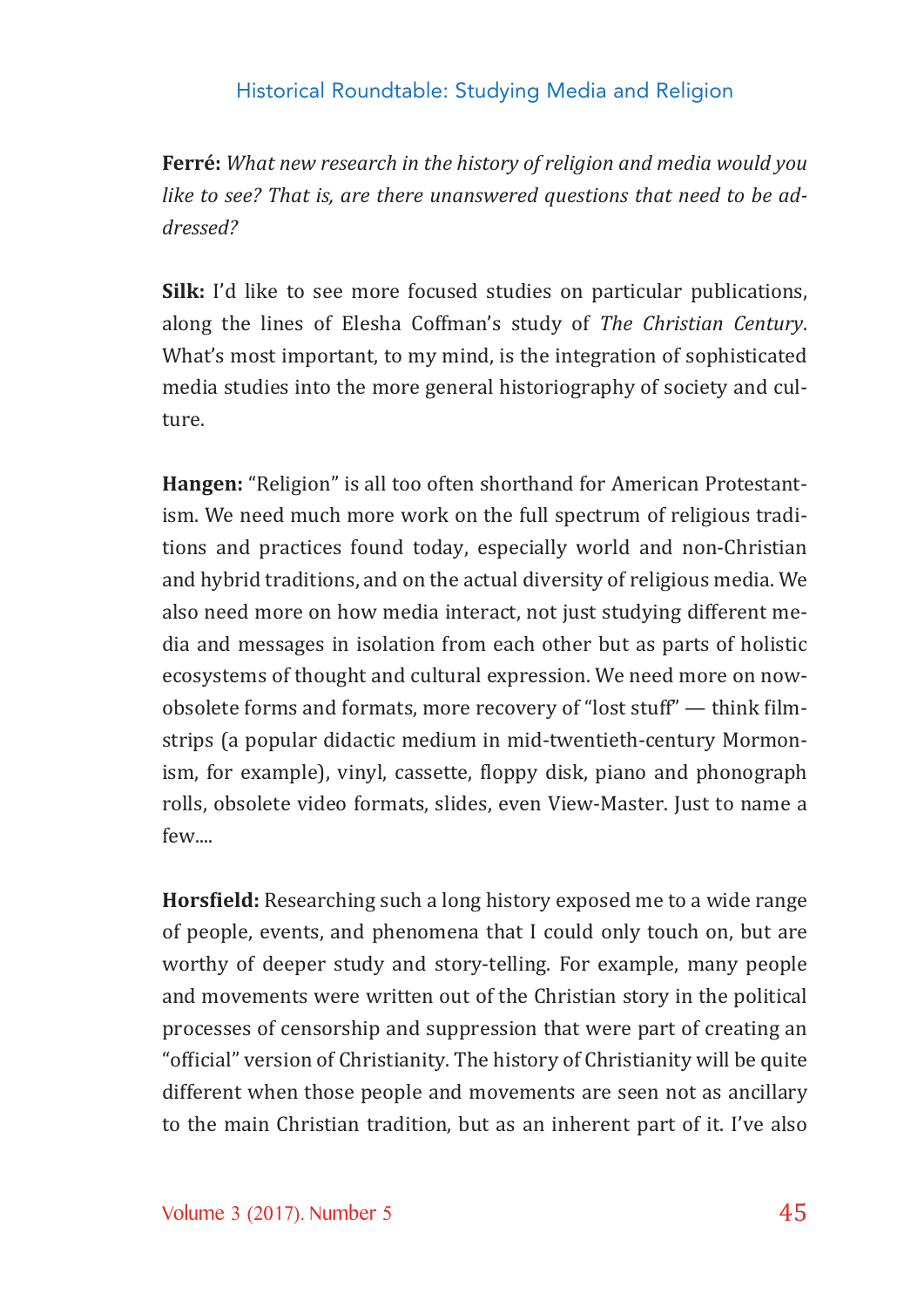come out of my study on media and religion with a greater awareness that "religion" is just one ideological way of addressing what really are essential, generic experiences that arise from our human existence to‐ gether. In the historical development of civilizations, organized religion has been given primary responsibility for giving meaning to these dimensions of human experiences, to the extent that religious ideolo‐ gies, institutions, and people have had an exaggerated power in society. While alternatives have been present, for historical reasons there has never fully developed an alternative secular language free of religious dogma for giving expression to these transcendental dimensions of our shared humanity. I'd like to see more research focused on that, includ‐ ing its persistence throughout history.

## **Ferré:** *What advice would you offer to young scholars interested in researching the history of religion and media?*

**Silk:** My advice is to be historians first, communications scholars second. The important questions for our society require seeing media within a larger historical context. We are living in a time of media dominance like no other, but without the historian's mode of interpreting reality, we will never adequately comprehend the significance of media in our time. Of course, this is an historian speaking.

**Hangen:** I think the default is still to think denominationally about reli‐ gion and media. For those interested in these issues, I'd advise resisting this narrowness and instead think syncretically, thematically, and com‐ paratively. We need scholars not to emerge out of the study of an indi‐ vidual religious tradition and look around for fruitful comparative op‐ portunities but to research trajectories cutting across religious tradi‐ tions from the outset.